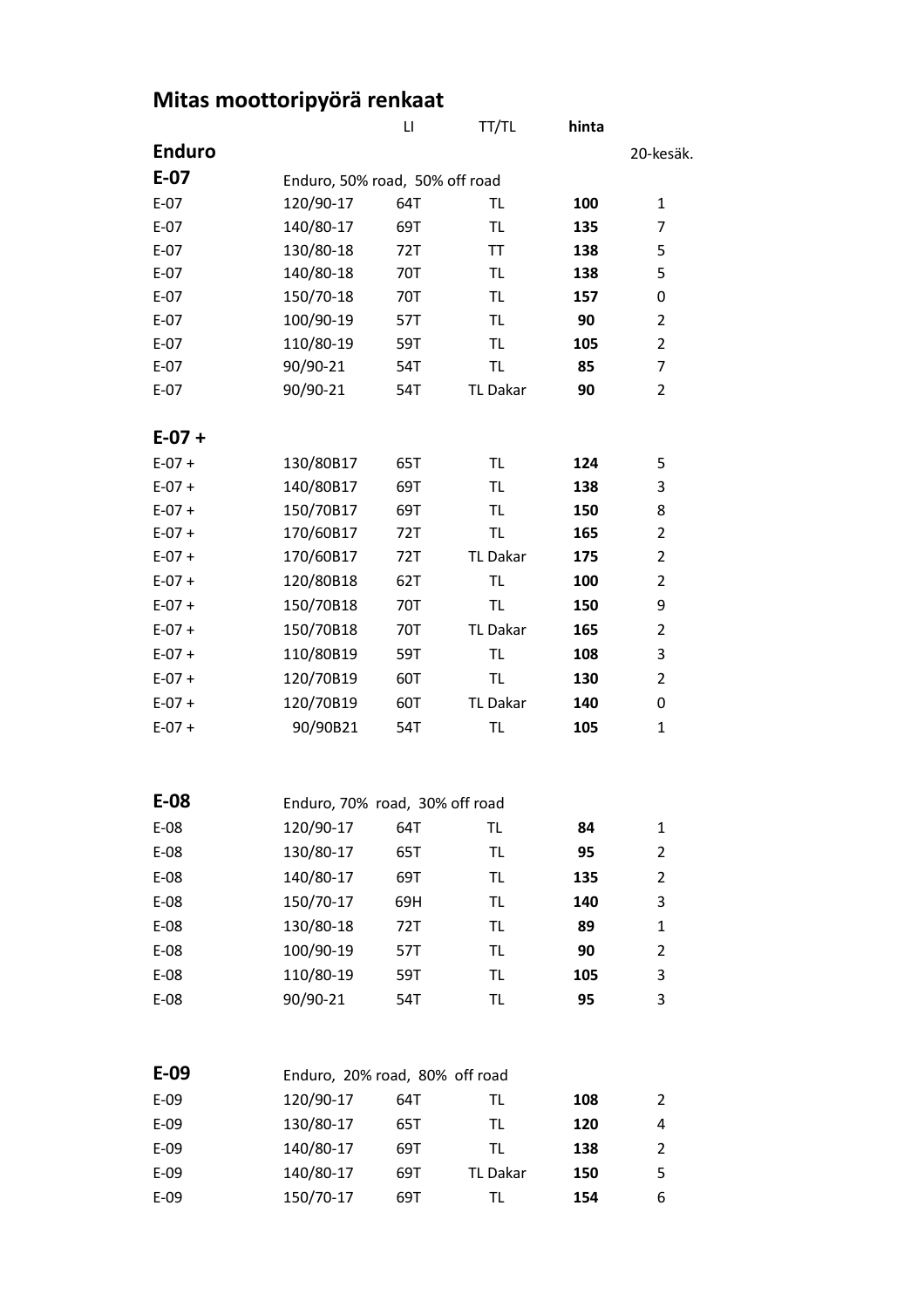| $E-09$               | 150/70-17  | 69T        | TL Dakar             | 166 | 2              |
|----------------------|------------|------------|----------------------|-----|----------------|
| $E-09$               | 130/80-18  | 72T        | ΤT                   | 120 | $\overline{2}$ |
| $E-09$               | 140/80-18  | 70R        | TL.                  | 141 | 7              |
| $E-09$               | 140/80-18  | 70R        | TL Dakar             | 153 | 5              |
| $E-09$               | 150/70-18  | 70R        | <b>TL</b>            | 140 | 0              |
| $E-09$               | 150/70-18  | 70R        | TL Dakar             | 175 | 5              |
| $E-09$               | 100/90-19  | 57T        | TL                   | 100 | 3              |
| $E-09$               | 110/80-19  | 59T        | TL                   | 105 | 3              |
| $E-09$               | 90/90-21   | 54T        | TL.                  | 100 | 9              |
| $E-09$               | 90/90-21   | 54T        | TL Dakar             | 115 | $\overline{2}$ |
|                      |            |            |                      |     |                |
| $E-10$               | Enduro     |            |                      |     |                |
| $E-10$               | 150/70B17  | 69T        | TL.                  | 154 | 3              |
| $E-10$               | 170/60B17  | 72Q        | TL.                  | 165 | $\overline{2}$ |
| $E-10$               | 140/80B18  | 70T        | TL.                  | 125 | 0              |
| $E-10$               | 150/70B18  | 70T        | TL.                  | 160 | 4              |
| $E-10$               | 110/80B19  | 59T        | TL Dakar             | 115 | 1              |
| $E-10$               | 120/70B19  | 60Q        | <b>TL</b>            | 105 | $\mathbf{1}$   |
| $E-10$               | 90/90B21   | 54T        | TL.                  | 105 | 0              |
| $E-10$               | 90/90B21   | 54T        | TL Dakar             | 115 | 4              |
|                      |            |            |                      |     |                |
|                      |            |            |                      |     |                |
| $E-12$               |            |            |                      |     |                |
| $E-12$               | 140/80-18  | 70R        | <b>TT Rally Star</b> | 168 | 7              |
|                      |            |            |                      |     |                |
| $E-13$               |            |            |                      |     |                |
| $E-13$               | 90/90-21   | 54R        | <b>TT Rally Star</b> | 108 | 12             |
|                      |            |            |                      |     |                |
|                      |            |            |                      |     |                |
| <b>MC23</b>          |            |            |                      |     |                |
| <b>MC23</b>          | 140/80-18  | 70R        | TΤ                   | 122 | 4              |
| MC <sub>23</sub>     | 90/90-21   | 54R        | TΤ                   | 74  | 7              |
|                      |            |            |                      |     |                |
|                      |            |            |                      |     |                |
| <b>Terra Force-R</b> |            |            |                      |     |                |
| Terra Force-R        | 140/80R17  | 69V        | TL.                  | 80  | 1              |
|                      |            |            |                      |     |                |
|                      |            |            |                      |     |                |
| Crossi               |            |            |                      |     |                |
| $C-02$               | 130/80-17  | 65N        | TT                   | 82  | 5              |
| $C-02$               | 120/90-18  | 71N        | TT                   | 85  | 12             |
| $C-02$               | 120/90-19  | 66N        | TT.                  | 74  | 1              |
| $C-04$               | 130/90-18  | 69N        | TΤ                   | 90  | 7              |
| $C-16$               | 100/100-18 | 59M        | TT                   | 68  | 1              |
| EF07 Enduro Fim      | 140/80-18  | <b>FIM</b> | ΤT                   | 93  | 2              |